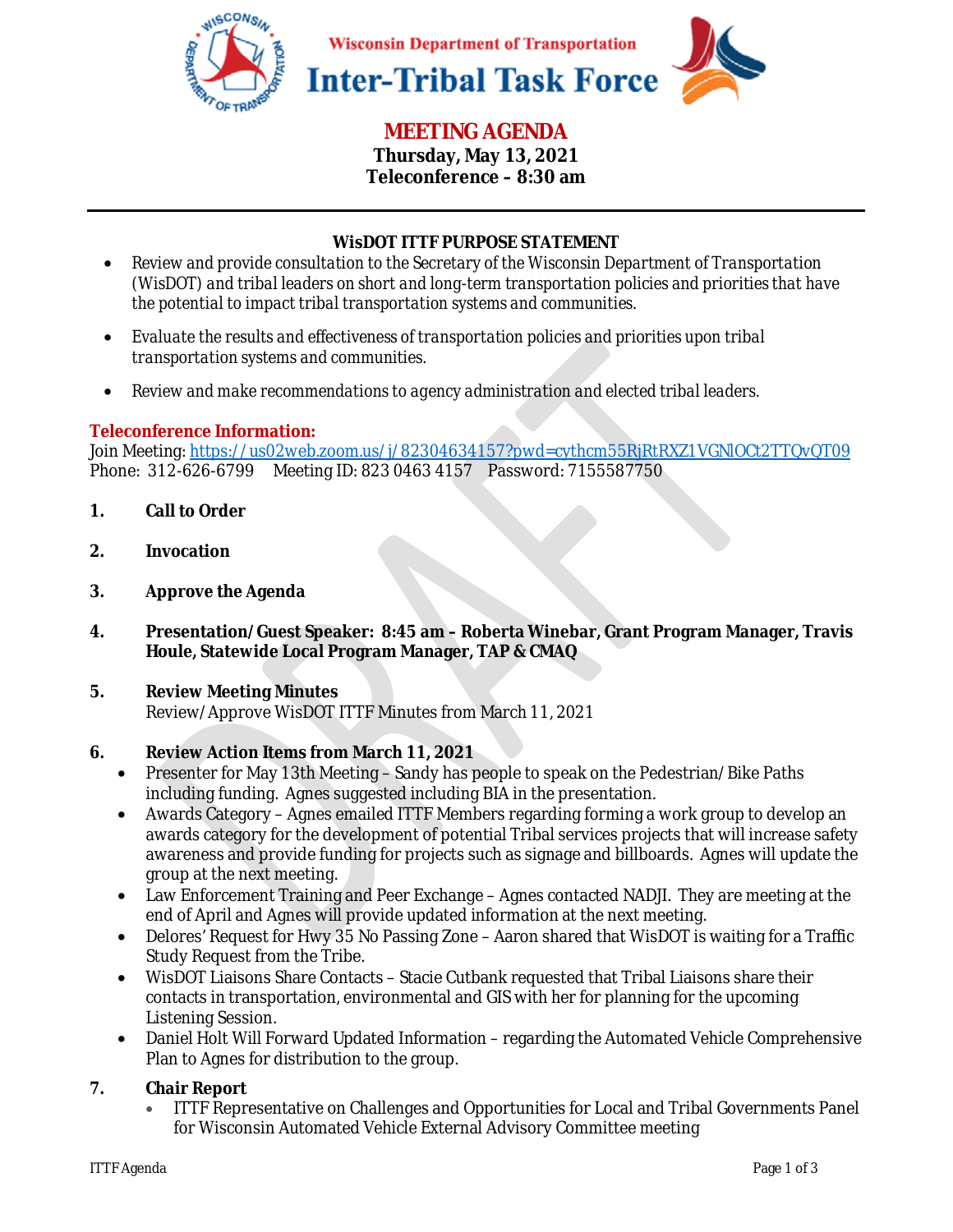

## **8. Standing Reports**

#### • **State Tribal Affairs Program Report – Sandy Stankevich, Manager**  General Updates

- Remaining Cultural Awareness Training to WisDOT staff is scheduled for May 18th and 20th and May 25th and May27, 2021.
- Solicitations for ITTF, THPO, and TLAC
- Update on dual language signs approval
- WISLER and DBE map permissions
- Tribal outreach of Department of State Patrol Status of Task Force recommendations

#### • **ITTF Coordinator Report – Agnes Fleming, ITTF Coordinator**

- Update on current year Scope of Work – Propose using savings for billboards on 11 Tribal lands

Updating the ITTF Bylaws – Members include Brett Blackdeer, Crystal Chapman-Chevalier, Cyless Peterson, Sandy Stankevich and Delores Staples

- WTTC Planning for 2021

#### • **Tribal Labor Advisory Committee (TLAC) – TLAC Coordinator**

- Introduction of TLAC Coordinator
- Update on Native in the trades Webinar
- Update Patrol update
- Update on CDL Training
- I-94 outreach
- Update on the Cultural Awareness Curriculum
- Website posting of future WisDOT projects that include NAHP
- TLAC meeting update
- **Tribal Historic Preservation Officers (THPO) Stacie Cutbank, THPO Coordinator** 
	- Update on upcoming training opportunities
	- Update on Virtual Annual Listening Session June 15th & 16th, 2021 Tentative agenda to follow
	- Update on THPO Training on June 22-24, 2021 GIS Training
	- Finalizing Internship Posting June 1, 2021 through August 30, 2021

*9.* **ITTF Representatives** – Update on the state of your Tribe, employment, services, challenges, etc. *Please include if your Tribe is open for business, working from home, have travel restrictions, Government offices are by appointment only* 

| <b>Bad River</b>                | <b>Katie Wolf</b>         |
|---------------------------------|---------------------------|
| <b>Forest County Potawatomi</b> | <b>Todd Mulvey</b>        |
| Ho-Chunk                        | <b>Brett Blackdeer</b>    |
| Lac Courte Oreilles             | <b>Tweed Shuman</b>       |
| Lac du Flambeau                 | <b>George Thompson</b>    |
| Menominee                       | Crystal Chapman-Chevalier |
| Oneida                          | <b>Marie Summers</b>      |
| <b>Red Cliff</b>                | <b>Jeff Benton</b>        |
| Sokaogon Chippewa               | Cassandra Graikowski      |
| St. Croix                       | <b>Delores Staples</b>    |
| Stockbridge-Munsee              | <b>William Miller</b>     |